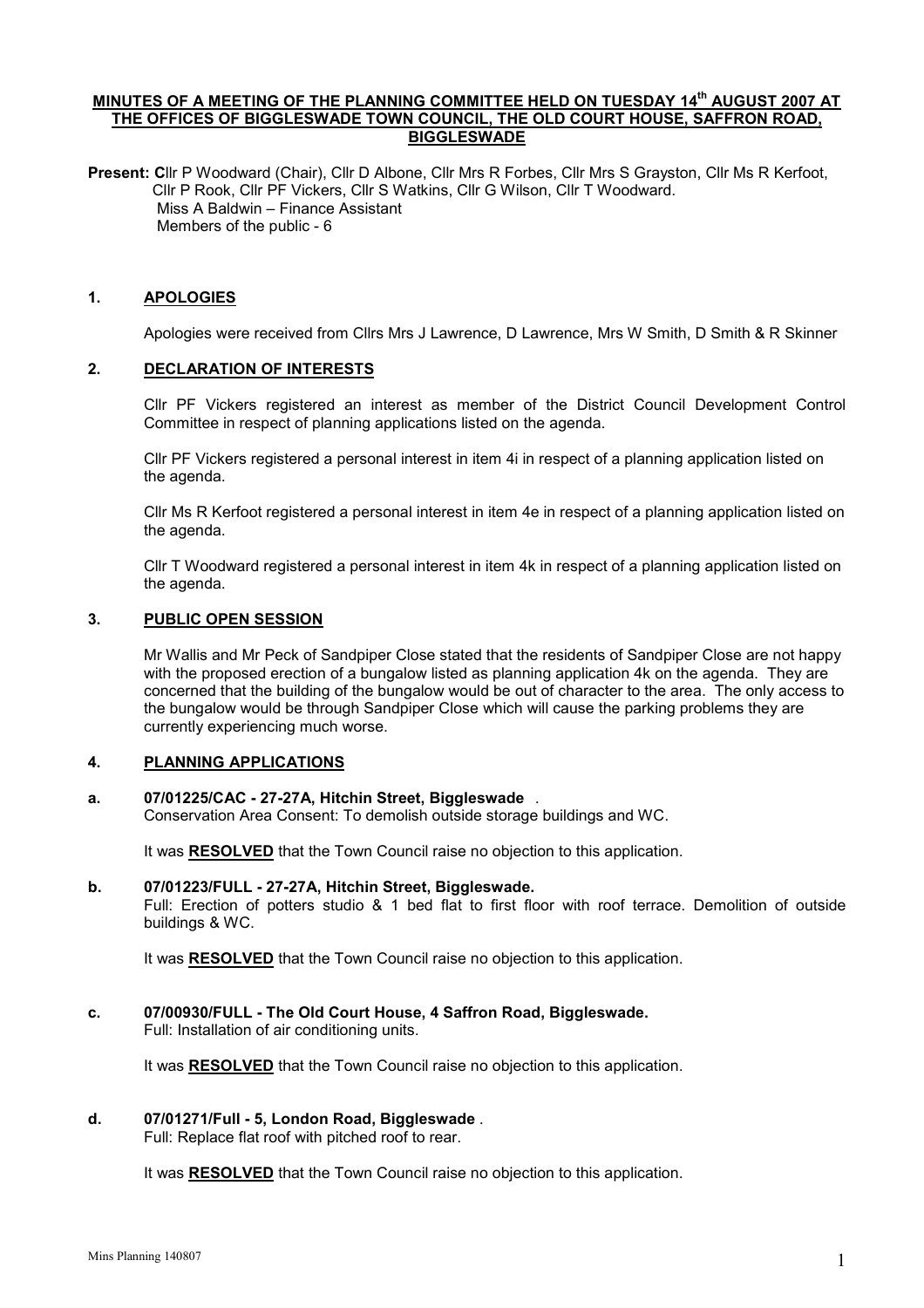## e. 07/01284/FULL - Land rear of 68 & 82, The Baulk, Biggleswade.

Full: Erection of 2 no. 3 bed dwellings with associated garages, parking, amenity & an additional 5 parking spaces following demolition of existing garage blocks & brick barn.

It was RESOLVED that the Town Council OBJECT to this application in that it is an overdevelopment, overbearing and out of character with the existing street scene and the access is considered dangerous.

Cllr Mrs W Smith has already requested that that this application goes forward to the District Development Control Committee.

## f. 07/01264/FULL - 16, Lime Tree Walk, Biggleswade.

Full:Two storey rear extension.

It was RESOLVED that the Town Council raise no objection to this application provided the neighbours are consulted and that any comments they may make are considered by MBDC in their deliberations. In addition, the District Council is to ensure that their guidelines on the size of the proposed extension to the principle dwelling are complied with in order to eliminate detriment in respect of light and privacy of adjacent residents.

### g. 07/01305/FULL - 12, Apple Tree Close, Biggleswade.

Full: Retention of replacement conservatory to rear elevation (retrospective).

It was RESOLVED that the Town Council raise no objection to this application.

#### h. 07/01310/LB - 15, Shortmead Street, Biggleswade.

Listed Building Consent: Timber stud protection wall to oxygen security cage.

It was RESOLVED that the Town Council raise no objection to this application.

### i. 07/01281/FULL - Land at Corner of Blunham Road & Holme Crescent, Biggleswade.

Full: Erection of 1pr of 3 bed semi-detached houses, 12 no. 1 bed & no. 2 bed flats & detached garage.

It was RESOLVED that the Town Council OBJECT to this application in that it is an overdevelopment. overbearing and out of character with the existing street scene and the access is considered dangerous.

### j. 07/01154/FULL - 1, Auckland Road, Biggleswade.

Full: Two storey rear extension and replace flat roof with pitched roof to side.

It was RESOLVED that the Town Council raise no objection to this application provided the neighbours are consulted and that any comments they may make are considered by MBDC in their deliberations. In addition, the District Council is to ensure that their guidelines on the size of the proposed extension to the principle dwelling are complied with in order to eliminate detriment in respect of light and privacy of adjacent residents.

### k. 07/01312/FULL - Land to the rear of 4, Mill Close, Biggleswade.

Full: Erection of 1 no. 3 bed detached bungalow.

It was RESOLVED that the Town Council OBJECT to this application for the following reasons:

- It is an overdevelopment, overbearing and out of character with the existing area.
- Potential impact on access to the public sewer and to the river bank for maintenance and dredging.
- Impact on the surrounding properties in Sandpiper Close and Mallard Walk and a danger to children from vehicles